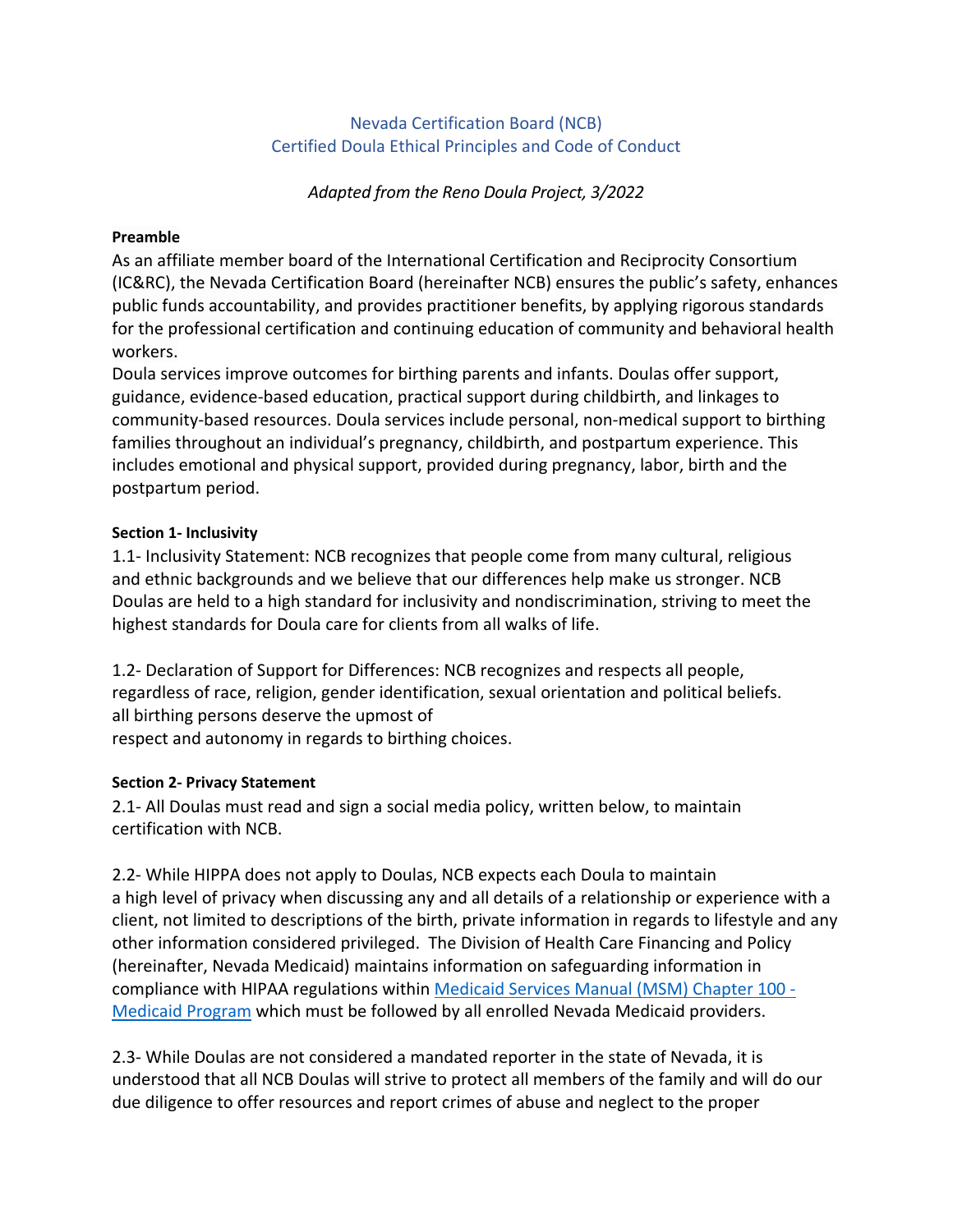authorities. However, Doulas receiving Medicaid reimbursement for services rendered are considered mandated reporters for the State of Nevada.

# **Section 3- Code of Conduct**

3.1- No Doula is required to accept individual clients and each Doula has the right to decline a client.

# 3.2- Expectations for Education

3.2.1- NCB certified Doulas and applicants may select any NCB approved doula training or outside certification of their preference to complete certification and renewal requirements. 3.2.2- NCB certified doulas are required to maintain NCB approved continuing education to maintain their certification.

# 3.3- Expectations of Conduct

3.3.1- Doulas are to conduct themselves with professionalism according to the original purpose of a Doula, as defined by DONA International, "[A Doula is] a trained professional who provides continuous physical, emotional and informational support to a [birthing person] before, during and shortly after childbirth to help them achieve the healthiest, most satisfying experience possible."

3.3.2- Doulas are to follow all hospital policies as written.

3.3.3- NCB acknowledges that Doulas are not medical professionals and do not carry medical training in regards to labor and delivery. No Doula is to perform medical tasks, such as assessing dilation, taking blood pressure, using a doppler to assess fetal heart rate and/or speaking directly with medical professionals in regards to care plans. For this reason, all clients are required to have a hired medical professional and/or the intention of birthing at a hospital with the on-call obstetrician in order to be accepted as a client. Additionally, in the case of a quick labor, it is vital that the Doula in attendance make every effort to have the birth attended by a medical professional including emergency personnel.

# **Section 4- Certification Requirements**

4.1- In order to acquire and maintain certification, it is the responsibility of each doula to:

- Meet the minimum education and experience requirements of NCB Doula certification,
- Submit of a Release of Liability statement for each client,
- Sign and submit agreement to this document, as well as the social media policy,

• Maintain good standing with NCB by adhering to the code of conduct and completing continuing education and renewal requirements on time.

# 4.2- Expectations of Service:

All doulas are expected to fulfill each of these duties to clients:

- Schedule and attend a minimum of one prenatal visit
- Be available and "on call" two weeks before the estimated due date, to last until the baby is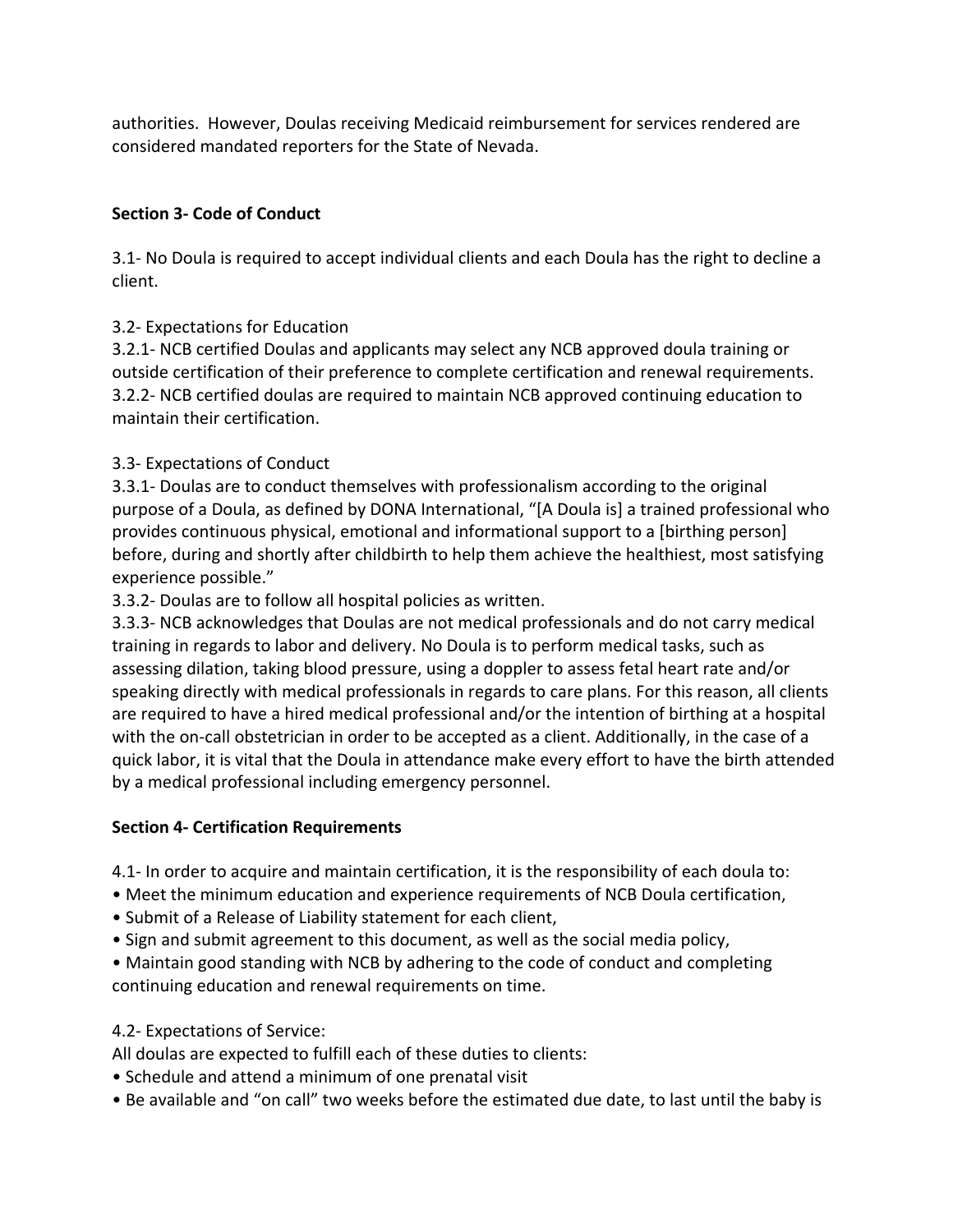born

- Maintain contact with client through early labor
- Schedule and attend a minimum of one postpartum visit

• Obtain an agreement with a backup doula for each client. If the Doula is enrolled with Nevada Medicaid as a provider type (PT 90) and is seeking reimbursement for doula services. The backup doula must also be a Nevada Medicaid enrolled PT 90 – doula services provider.

### **Section 5- Social Media Policy**

To maintain the privacy of our clients, Doulas must request permission before posting the following:

• Personal details of a client, not limited to: due dates, details of the pregnancy, announcements of birth or retainment of services (where it can be connected back to the client).

- All photographs taken in a client's home, of the client or members of the client's family.
- Written birth stories from the Doula's perspective.

• Details of a birth in regards to hospital or staff's behavior in a way where it could be connected back to the client.

When considering whether or not to post without permission, you may want to ask yourself "if the client saw this, would they know I was talking about them, and would they be ok with it?" Personal discretion is recommended and we suggest asking permission from the client to post whenever there is a question of appropriateness.

# **Section 6- Possible Sanctions for Violation of The Code of Ethical Conduct**

Possible sanctions for violation of the Code of Ethical Conduct include but are not limited to: denial of an application for certification; written caution; public reprimand; suspension of a credential; revocation of a credential.

Revocation of certification shall be construed as lasting a lifetime without the possibility of reinstatement.

The NCB may impose educational, supervisory, training, and treatment requirements in conjunction with any of the above disciplinary actions.

Past disciplinary actions taken against a certified professional may be considered in setting sanctions. Two or more written cautions or reprimands issued against a certified professional in a two-year period shall result in a suspension or a revocation of the credential. Except as may be provided for in a consent order, in all cases where a public reprimand, suspension, or revocation is issued by the NCB, there may be cited on the NCB web site the name of the respondent, the sanction imposed, and the violated Rule(s). Further, NCB reserves the right to disclose information relative to disciplinary actions to other pertinent organizations such as but not limited to the Nevada State Division of Public and Behavioral Health, the State of Nevada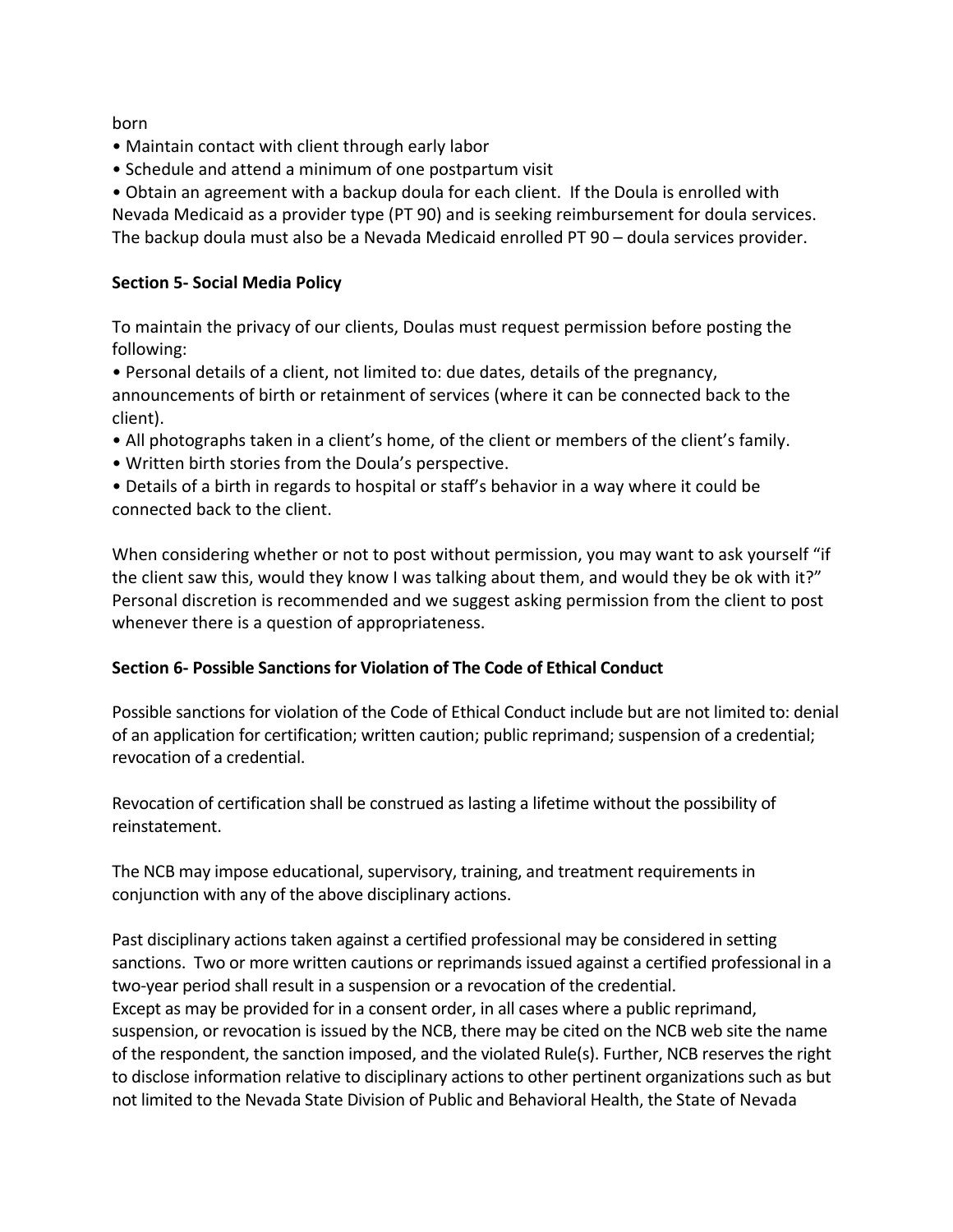Division of Welfare and Supportive Services, the State of Nevada Division of Health Care Financing and Policy, the Nevada Secretary of State, and other appropriate certifying bodies.

Sealed records will only be opened with a court order.

#### **Complaints**

Persons wishing to file a complaint against a certified professional or against a person under NCB jurisdiction seeking certification may do so by detailing their complaint, in writing, to the NCB. Verbal complaints and anonymous action complaints will not be considered for investigation with the exception of publicly available information, such as but not limited to, newspaper articles, court records, or information on web sites that is made available to or secured by NCB.

All complaints must contain the complainant's full name, address, and a phone number where the complainant can be contacted. The complainant must sign and date the complaint document. In order for ethical complaints to be considered by NCB, all complaints must be filed within four (4) years from date offense occurs.

Complaints shall be sent in an envelope marked "Confidential" to:

 NCB Board of Directors Attn. NCB Administrator P.O. Box 13122 Reno, NV 89507

or submitted via the NCB website [\(https://nevadacertboard.org/\)](https://nevadacertboard.org/) under "Potential Ethics Violation" with all of the information outlined above.

# **Investigation process**

The Administrator shall conduct an initial review of all complaints filed with the NCB and shall initiate and direct an investigation, to the extent the Administrator deems sufficient, of all instances of possible professional misconduct by a certified professional. In supervising investigations, the Administrator may use investigators where deemed appropriate. Except as otherwise provided herein, all NCB investigatory information remains confidential. If during the course of the investigation it appears that criminal behavior may have occurred, the NCB's Administrator may report the alleged criminal behavior to the appropriate authority. If a complaint has been filed, the Administrator may, at his or her discretion, proceed with an investigation even if the complainant subsequently requests that the complaint be withdrawn. If cases where, upon initial review, the Administrator deems that no violation has occurred and that no further investigation is warranted, this conclusion shall be reported to the Board of Directors for their review within ten working days of the completion of the investigation. The Board of Directors shall either return the matter to the Administrator for investigation or affirm the Administrator's decision. If there is no further investigation, the Administrator shall send a notice to the complainant, informing him or her that the complaint is dismissed. The Administrator shall, at the outset of the investigation, send the respondent a copy of the complaint through both certified and regular first-class mail, thereby notifying said respondent of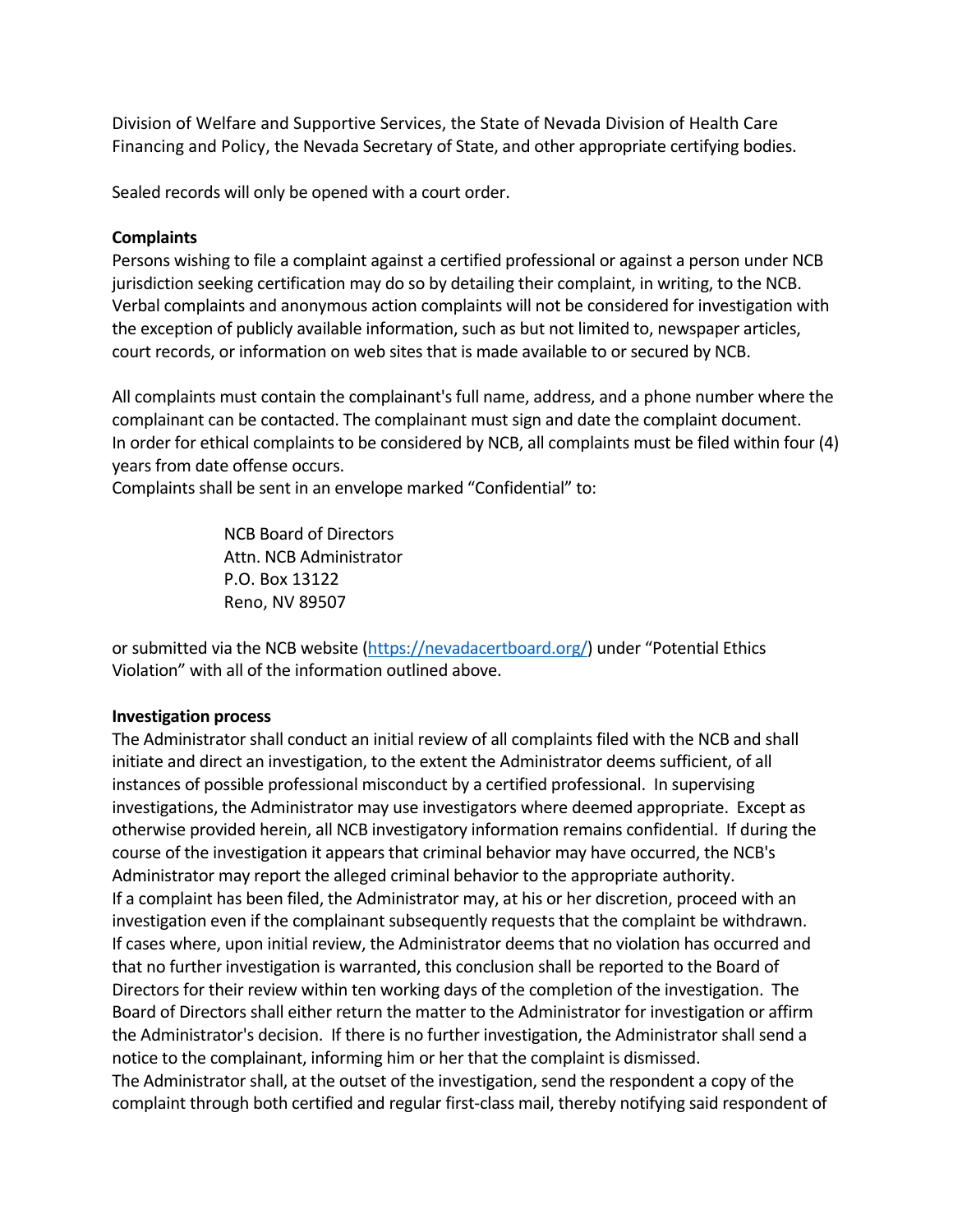the name of the complainant(s) and the alleged violation(s) pertaining to this NCB Code of Ethical Conduct. The Administrator shall call upon the respondent to submit a typed response within 30 days from the date of the notice. The Administrator may allow a respondent additional time if such is requested.

During the investigation, the respondent shall disclose all facts and circumstances pertaining to the alleged misconduct, as well as the respondent's interpretation of the situation or conduct which is the subject of the investigation. Misrepresentation by a respondent, failure to provide information, or failure to cooperate with the investigation shall be independent grounds for disciplinary action.

In cases in which an investigation has been conducted, the Administrator shall, no sooner than 30 days after mailing of the request for response to the respondent, submit an investigation summary report to the Board of Directors inclusive of the following: any and all written materials associated with the investigation; a summary of any further communications with either the complainant or the respondent; an outline of alleged code violation(s), if any; and a recommendation for dismissal, sanction or sanctions to be imposed, or a recommendation for an ethics hearing. At the conclusion of the review of the evidence provided in the case, the Board of Directors will make their final decision by majority vote for dismissal, imposition of a sanction, or to convene a hearing.

In those cases wherein the findings support a decision by the Board of Directors to impose a sanction or sanctions upon the respondent, NCB will forward to the respondent a written document summarizing the rule(s) violated, the findings of fact, and the disciplinary action being taken. The respondent will sign the document indicating a voluntary acceptance of the sanction and return the document to the NCB within 10 business days of receipt.

# **Hearing Process**

A hearing may be held at any point in the investigatory or decision-making process at the discretion of the Board of Directors. The hearing is typically undertaken in those cases wherein there is sufficient evidence for the allegation of an ethics code violation but there remain undetermined details of the case that the committee believes might be resolved through the hearing process. A hearing may also be requested by a respondent after exhausting the appeal process (see appeal process). Should a respondent request a hearing in response to the decision of the Appeal Committee, a one-time hearing fee of \$250.00 will be charged to the respondent. This fee must be received by the NCB before the hearing process will be initiated. In either event, a notice of hearing shall advise the respondent and the complainant of the following:

- 1. The date, time, and the location of the hearing.
- 2. Both the respondent and the complainant may be represented by counsel at the hearing at their own expense.
- 3. Both parties to the complaint may present and rebut evidence and present and cross-examine witnesses.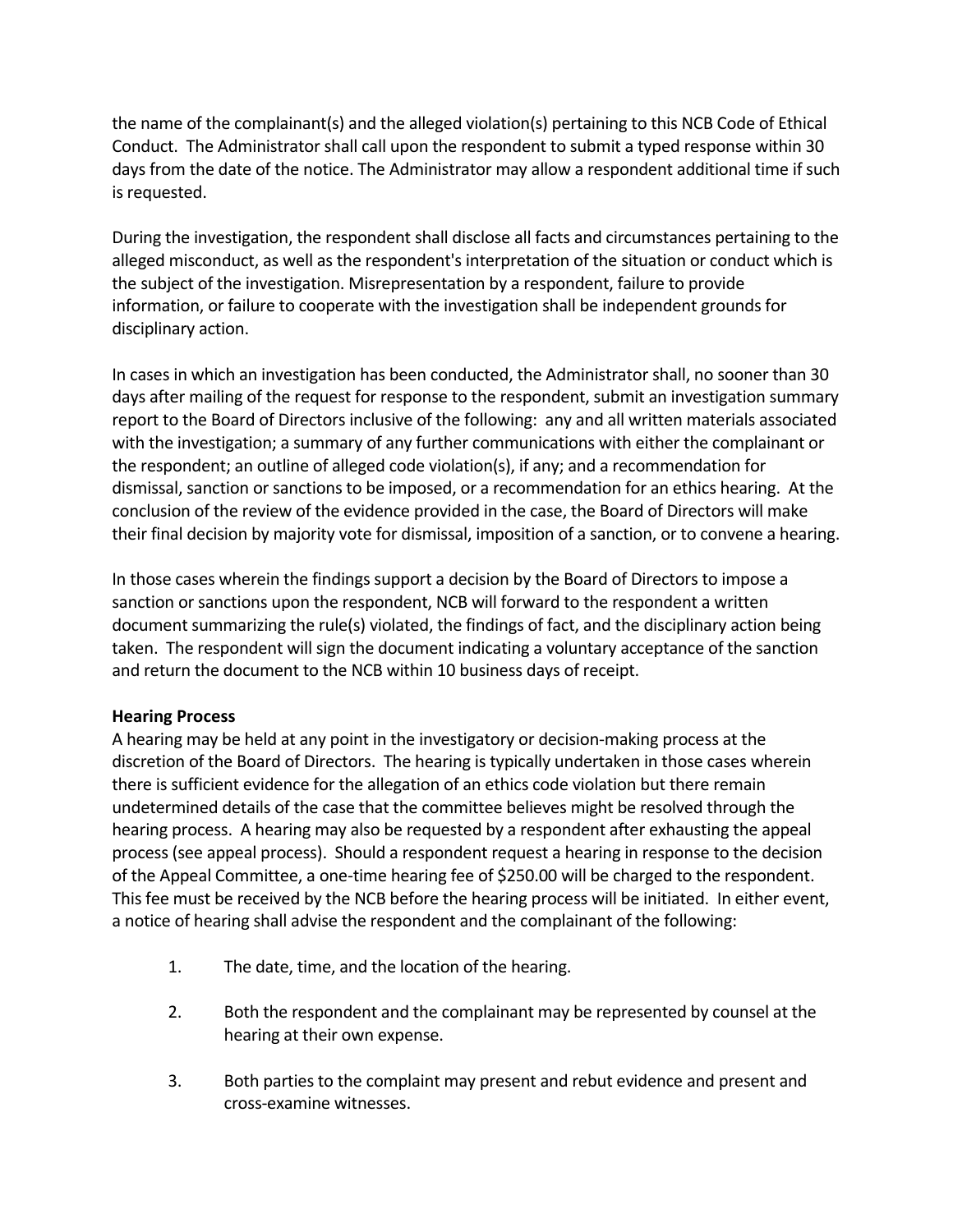- 4. The Hearing Panel shall not be bound by common law or statutory rules of evidence, and the Hearing Panel may consider all evidence having reasonable probative value, but a decision to impose discipline may not be based solely on a declarant's oral hearsay statement unless it would be admissible under common law or statutory rules of evidence.
- 5. The Hearing Panel will base its decision as to whether a violation of the Code of Ethical Conduct has occurred solely upon the evidence presented at the hearing and gathered during the investigatory process.
- 6. At the respondent's own expense, the respondent may have a registered court reporter present to transcribe the proceedings, provided that the NCB is notified of such election at least 5 days prior to the hearing and is supplied with a copy of the transcript at no cost.
- 7. No discovery shall be permitted, and no access to NCB files shall be allowed to the respondent, the complainant, or their representatives.
- 8. Except in the most emergent of circumstances, no postponement requested less than 48 hours prior to a scheduled hearing will be considered.
- 9. There shall be no contact prior to the hearing between the complainant and the respondent, nor shall the complainant or the respondent be in contact with any NCB member for the purpose of discussing in any way the complaint or influencing the decision of the Hearing Panel.
- 10. The hearing shall be presided over by a Hearing Officer, and the Officer shall resolve objections concerning evidence.
- 11. The hearing shall be closed to the public.

Failure of either the complainant or the respondent to attend the hearing shall be deemed a waiver of their right to a hearing. In such cases, the hearing may proceed with disciplinary action being taken or be dismissed as determined by NCB. The Hearing Panel shall make a decision based on the evidence presented through the investigatory process.

Within 30 days after the completion of the hearing, the Hearing Panel (comprised of the NCB Board of Directors) shall prepare a written decision containing Findings of Fact and a Conclusion as to whether any of the ethical principles or rules of the Code of Ethical Conduct have been breached. If the Hearing Panel determines that the respondent did breach the Code of Ethical Conduct, the panel shall impose a disciplinary sanction, which shall be specified in the panel's decision. The Hearing Panel shall mail a copy of the decision to the respondent and the complainant by certified mail and regular first-class mail. The decision of the Hearing Panel shall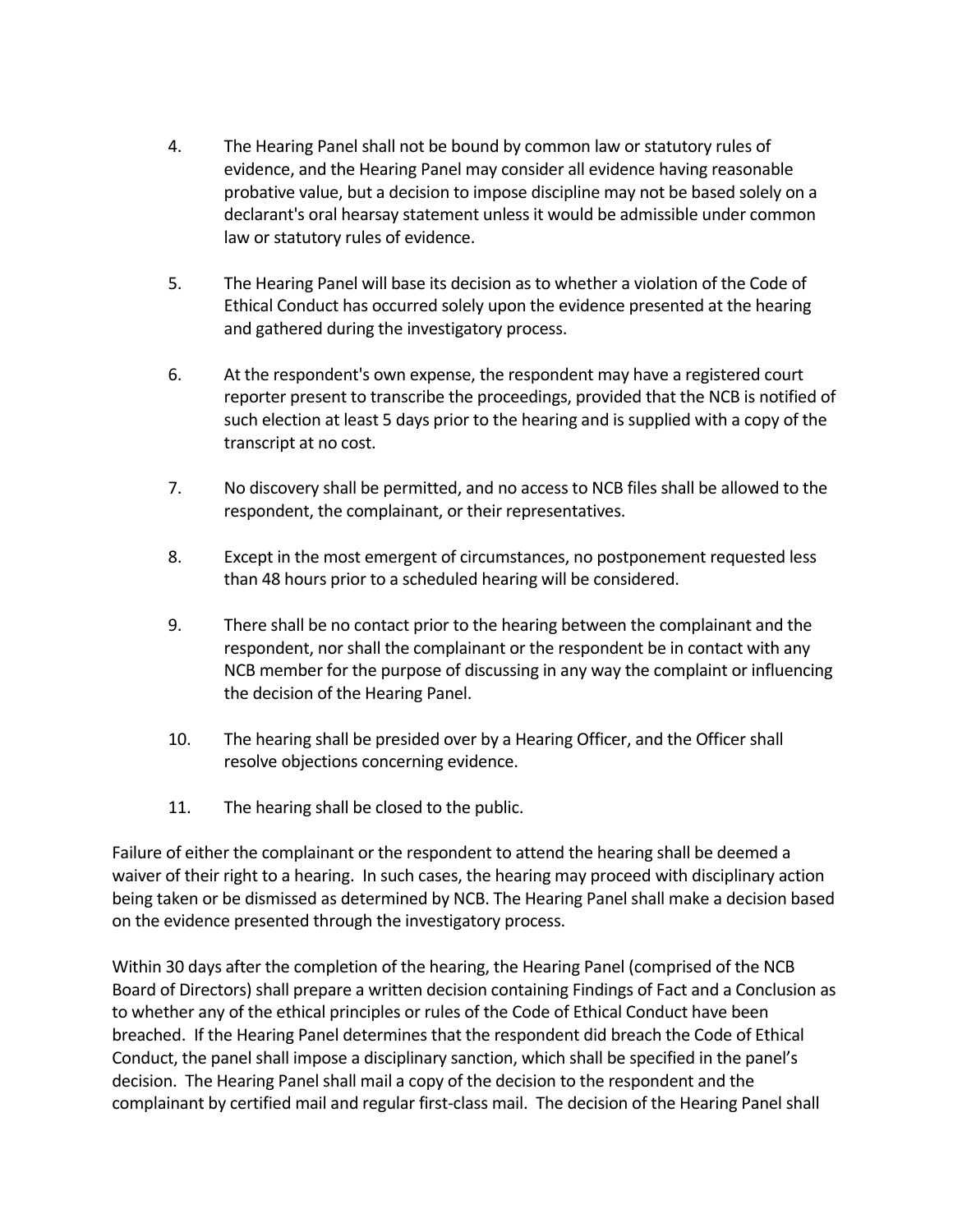be deemed that of the NCB, shall be effective upon issuance or at such date as the Hearing Panel shall specify, and shall be final, without further action by the NCB.

### **Action By the Board of Directors**

Within 30 days of a hearing or a recommendation for dismissal from the Administrator, the Board of Directors shall issue a decision concerning the complaint, based on the materials provided by the Administrator or gleaned from the hearing.

The decision shall include Findings of Fact, a Conclusion as to which Rules of Conduct, if any, have been violated, and any sanction to be imposed. The decision shall recite the nature of the complaint, the investigation conducted, and the respondent's rebuttal to the complaint. Within 7 days after the issuance of the Hearing Panel's decision, the Administrator shall mail a copy to the respondent, by certified mail and regular first-class mail, together with a notice of the right to appeal any Hearing Panel's decision which calls for disciplinary action.

If a request for an appeal is timely filed, any disciplinary action imposed by the Hearing Panel shall be stayed pending the decision of the Appeal Committee. However, in the event that a request for appeal is not filed within the time period prescribed hereafter, the decision of the Hearing Panel shall be final, and any disciplinary action imposed shall take effect upon passage of the prescribed time period. When any disciplinary action takes effect, the Administrator shall notify the complainant of the results of the disciplinary process.

### **Appeal Process**

If disciplinary action is taken, the respondent may appeal the decision by submitting a request for an appeal to the NCB. Request for an appeal must state reason for the appeal. Such requests shall be mailed to the NCB by certified mail and postmarked no later than 30 days after receipt of the decision. Appeal requests should be addressed to:

> Board of Directors - NCB Attn. NCB Administrator P.O. Box 13122 Reno, NV 89507

If a timely request for an appeal is submitted to the NCB, the Board shall appoint a three-person Appeal Committee from among the NCB standing committees. No member of the Appeal Committee shall be a member of the Board of Directors, nor shall anyone be appointed to the Appeal Committee who has a potential conflict of interest with either the complainant or the respondent. All potential conflicts of interest will be discussed prior to the appointment. Within 30 days after the NCB receives a request for an appeal, a review into the facts contained in the decision of the Hearing Panel shall be scheduled. The review shall be scheduled no less than 31 days or more than 45 days from the date of receipt of the request.

Such review shall be limited to the issues and charges contained in the decision of the Hearing Panel previously served on the respondent and procedural issues relevant to the case. Within 30 days of the decision by the Appeal Committee, respondent will be notified in writing of said decision. The decision of the Appeal Committee will be considered final.